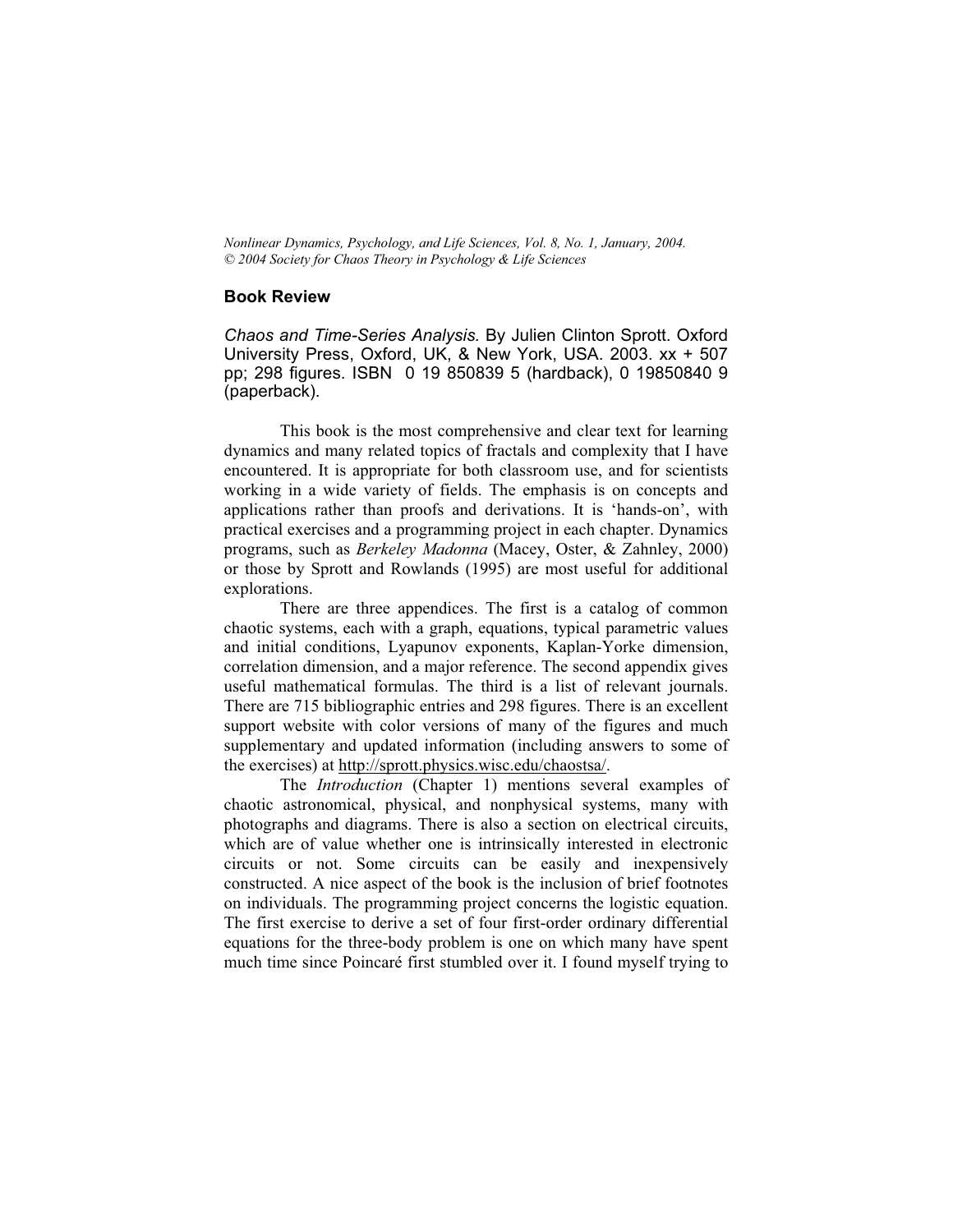cheat already. Sprott's website contained a link to Wolfram's website that told more about the three-body problem.

Programming the logistic equation prepares you for the next chapter on one dimensional maps (Chapter 2) where the logistic equation is the main object of study, and where the programming exercise is continued with an exploration of its bifurcation diagram.

Nonchaotic multi-dimensional flows (Chapter 3) moves on to the continuous, multivariate case where time moves continuously rather than in discrete steps. It starts with a simple first-order, explicit, linear differential equation for population growth and decay. He uses this model to provide the distinction between maps and flows, which he summarizes in a table. This comparison is continued with some multidimensional models including the simple harmonic oscillator (to be taken up again in Chapter 8 on Hamiltonian systems), the driven harmonic oscillator (from the introductory chapter), the van der Pol equation, and others. Under the driven harmonic oscillator, he takes up an important topic, namely that of converting a system of nonautonomous differential equations into an autonomous system, making it amenable to solution for representation in state space. The chapter finishes with an explanation of the various numerical methods of solving equations, the Euler, Leapfrog, and Runge-Kutte second-order and fourth-order methods.

Dynamical systems theory (Chapter 4) is the heart of the book. Saying that it covers two-dimensional equilibria, stability, the damped harmonic oscillator (again), saddle points, area contraction and expansion, nonchaotic three-dimensional attractors, chaotic dissipative flows (some 19 are summarized in a table), would hardly reveal the importance of these concepts. It finishes with 'shadowing' on the relationship between a true trajectory and the computed one. Eigenvalues (characteristic exponents and multipliers) and the use of the determinant of the Jacobian are clearly developed. You need never have heard of these before.

Lyapunov exponents (Chapter 5) are important for depicting the converging and diverging properties of a chaotic attractor. These are closely related to the eigenvalues upon which they depend but important differences are noted and are summarized in a table. There are important distinctions and relationships between local and global Lyapunov exponents. Although related, the Lyapunov exponents measure behavior of a system over time, while the Kaplan-Yorke (Lyapunov) dimension is a measure of the complexity of an attractor. It sets the lower bound of the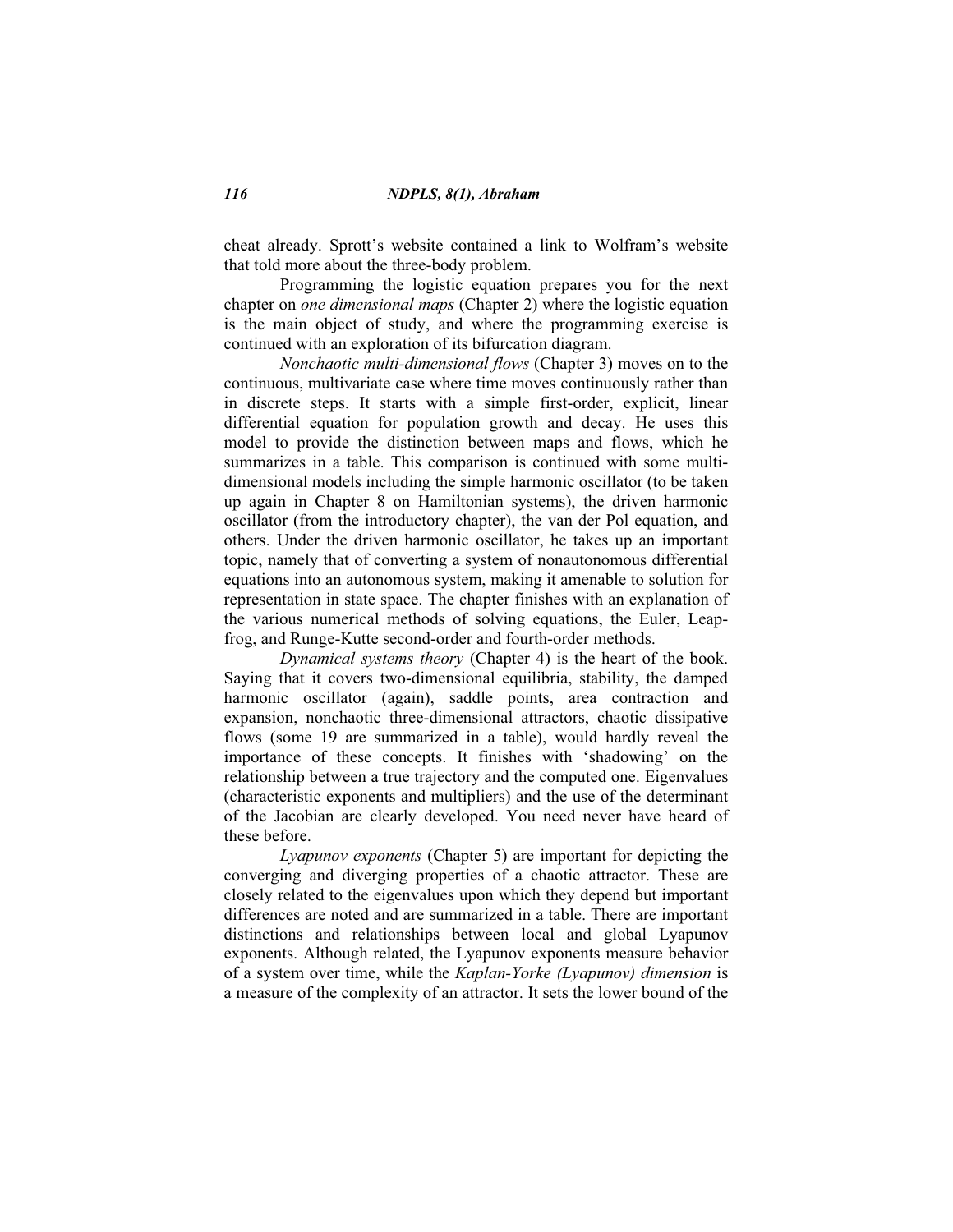number of variables required to model the dynamics. Since a goal of modelling is to try to minimize the number required, establishing that minimum is important.

Strange attractors (Chapter 6) begins with 12 properties such as limit set, invariance, stability, sensitivity to nearby initial conditions, and yes, aesthetics. He develops the idea of the probability of chaos with a dynamical system (the proportion of parameter space yielding chaos) and search techniques for finding values yielding chaos. Sprott is well known for developing this approach. He is also known for programs that display such attractors in 3D.

I consider Bifurcations (Chapter 7) the most important property of nonlinear systems. Sprott considers them important "because they provide strong evidence of determinism in otherwise seemingly random systems, especially if the parameters can be repeatedly changed back and forth across the" bifurcation point  $(p. 159)$ . I consider them important from a slightly different perspective, that of a system that can explain differing patterns of experimental data whose connection may not have been previously noticed and for which different models might have been suggested. Both perspectives represent the same parsimonious point of view. In addition to many familiar bifurcations, it also includes homoclinic and heteroclinic bifurcations, and the examination of Lyapunov spectra as a function of control parameters especially with bifurcations that involve transient chaos and crises.

Conservative systems include familiar examples like ideal frictionless pendula for which Hamiltonian equations may be used (Hamiltonian chaos, Chapter 8). It also includes simplectic maps, which are important for systems where "the numerical methods may not precisely conserve the invariants" (p. 199). It also explains the mathematical relationship between the flow (in n dimensions) and the map (in n-1 dimensions) to approximate its Poincaré section conservatively.

Since dynamical systems evolve in time, Time-series properties (Chapter 9) are the heart of the analyses of data obtained from them. Sprott provides a quick review of traditional linear methods (including topics of stationarity, detrending, noise, autocorrelation, and Fourier analysis). Comparison of a noise signal with one produced by a onedimensional map illustrates the use of surrogate data (Monte Carlo methods) and return maps to determine the extent to which the data contain deterministic as well as stochastic information. The final part of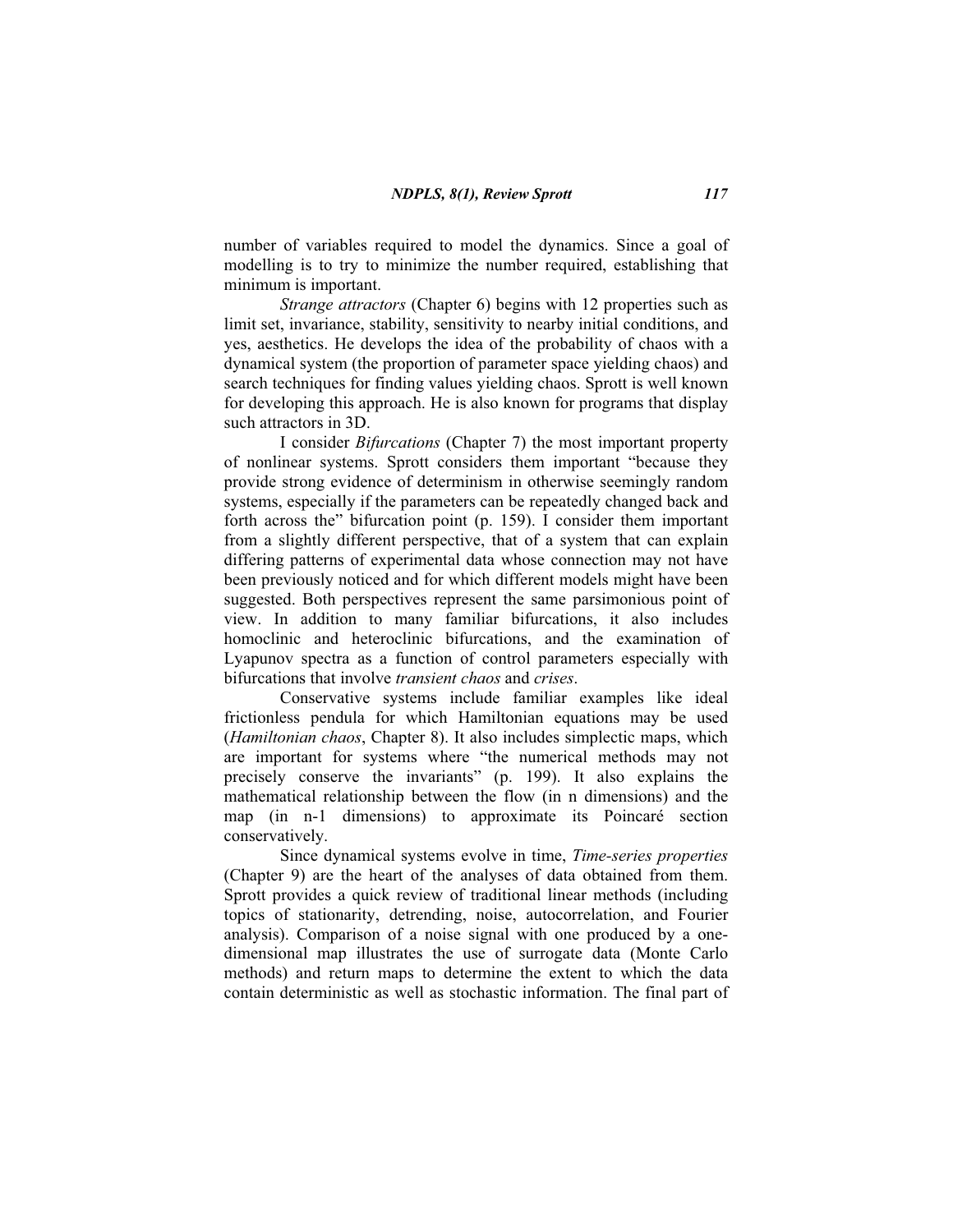the chapter introduces time-delay embeddings used for attractor reconstruction and for determining the dimension of an attractor.

"One of the most important applications of time-series analysis is" Nonlinear prediction and noise reduction (Chapter 10, p. 243). Comparison of models with data lies at the heart of both prediction and evaluation of models. There are limitations of the linear methods of autoregression and some practical limitations of nonlinear methods, but a method called random analog prediction works rather well. Similarly, linear noise reduction techniques are of little use with chaotic data, and thus state-space averaging is preferred. Prediction depends on evaluating divergence of nearby trajectories, which, for data not modeled by equations, means measuring the rate of divergence and summarizing them in Lyapunov exponents. Several methods of doing this are compared.

The subject of embedding from the previous chapter is examined further using *false nearest neighbors*, a method for estimating the optimal Cartesian embedding dimension by systematically increasing the embedding dimension until separation of nearby points no longer occurs. While traditionally the main use has been to get a best view of the attractor, to help determine when other measures of fractal dimensionality have saturated (become asymptotic), and to estimate the likely number of variables involved in the dynamical system under investigation, Sprott points out other uses, such as evaluating if sufficient points are in a neighborhood to support prediction. (Stewart has described the extension of the technique to multivariate data; see Abraham, 1997). Other methods include recurrence plots and space-time plots, for which Sprott evaluates various computational algorithms for simplicity and efficiency.

Principal component analysis is useful for noise reduction, in estimating dimension, and in building model equations with polynomials. Among artificial neural network predictors, single-layer feed-forward networks are mentioned for their computational and conceptual ease and for the large literature on optimization and training. Two methods are mentioned: multi-dimensional Newton-Raphson and a simplified variant, simulated annealing. Chapter 10 covered a lot of topics in a rather short space, but nonetheless, provides a great introduction to them.

Fractals (Chapter 11) takes a broader view than simply a "geometric manifestation of chaotic dynamics". Examples include Cantor sets, fractal curves (devil's staircase, Hilbert curve, Koch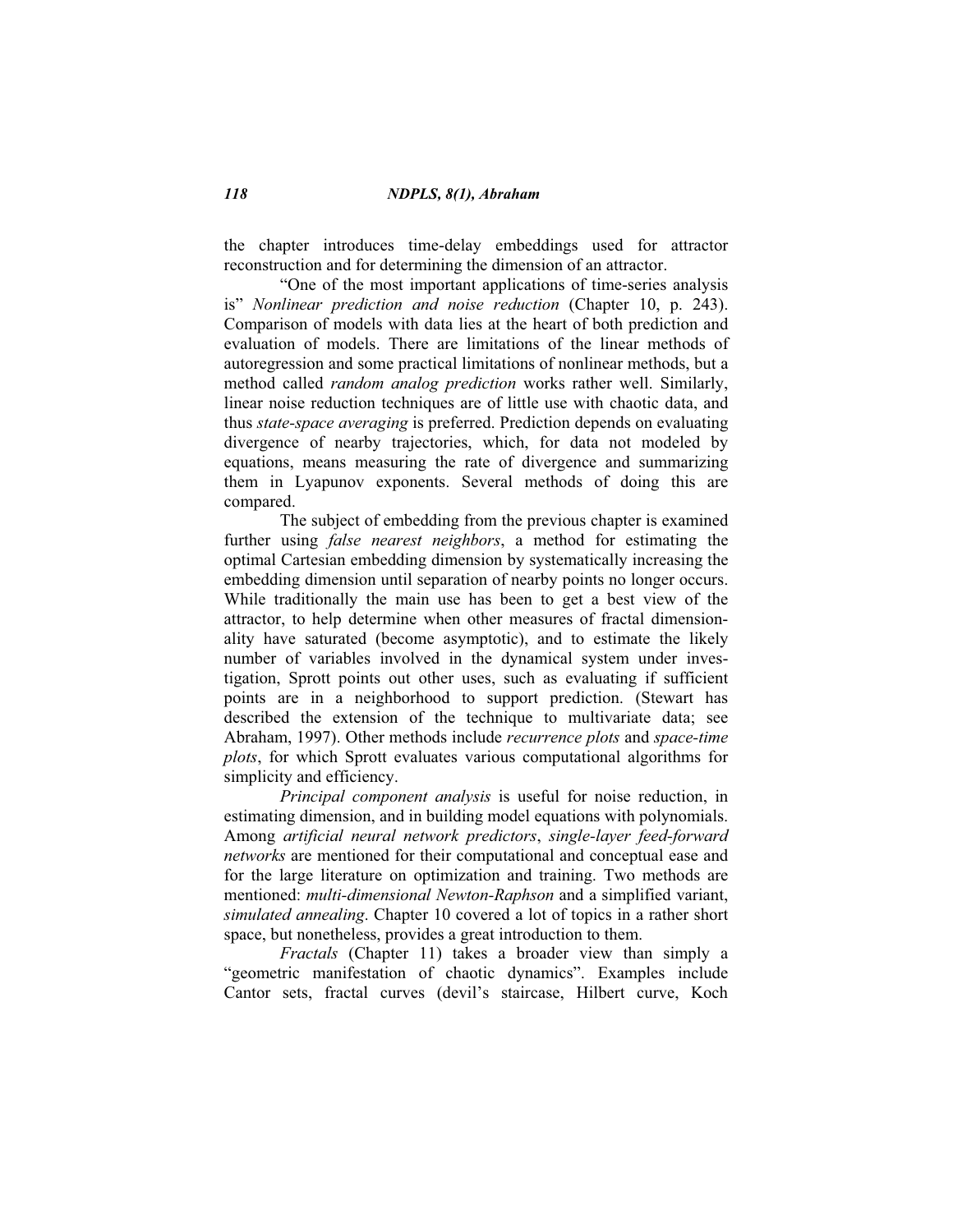snowflake, the basin boundary of a Julia set, and the Weirstrass function, fractal trees, fractal gaskets, fractal sponges, random fractals, and fractal landscapes (forgeries). A consideration of fractal properties in nature completes the chapter.

A few of the methods are presented for the Calculation of the fractal dimension (Chapter 12). These include the similarity dimension, the capacity dimension, and the correlation dimension. Kolmogorov-Sinai entropy, a function of Lyapunov exponents measures the loss of information in forecasting. The BDS statistic measures the amount of determinism in a time-series by evaluating its departure from randomness. It depends on the correlation dimension. Minimum mutual information is a measure that is used to help estimate lags for a timedelay embedding. It thus plays a role in the determination of the embedding dimension and attractor reconstruction. Practical considerations include the speed of calculations, requirements of size of data sets, precision, noise, the use of multivariate data, filtering, missing data, sample spacing, and nonstationarity. The advantages of using multivariate data were well stated, but a more extended treatment might help to underline its importance. The final method is that of computing the fractal dimension of graphic images.

Fractal measure and multifractals (Chapter 13) may help with nonhomogeneous fractals or when the computation of the correlation dimension doesn't converge nicely. This process involves an extension of the fractal dimensions into a spectrum of generalized dimension. Alternative characterization of multifractals can be achieved with the similarity spectrum or a dynamical spectrum of entropies. This is a complex but highly enlightening chapter.

Nonchaotic fractal sets (Chapter 14) is a discussion of fractal objects generated by systems other than chaotic dynamical systems. These include *iterated function systems* (the chaos game and affine transformations), which can be used to create images simulating natural objects and to compress images. They can also be used to create patterns from data which give visual clues as to deterministic and stochastic features of the data— the IFS clumpiness test.

Spatiotemporal chaos and complexity (Chapter 15) deals with chaos exhibited over spatial as well as temporal dimensions. Complexity refers to broad class of subjects not unified by any theory, but many of them depend on dynamical system concepts. The term includes not only chaos, fractals, and neural networks, and artificial life, but also complex